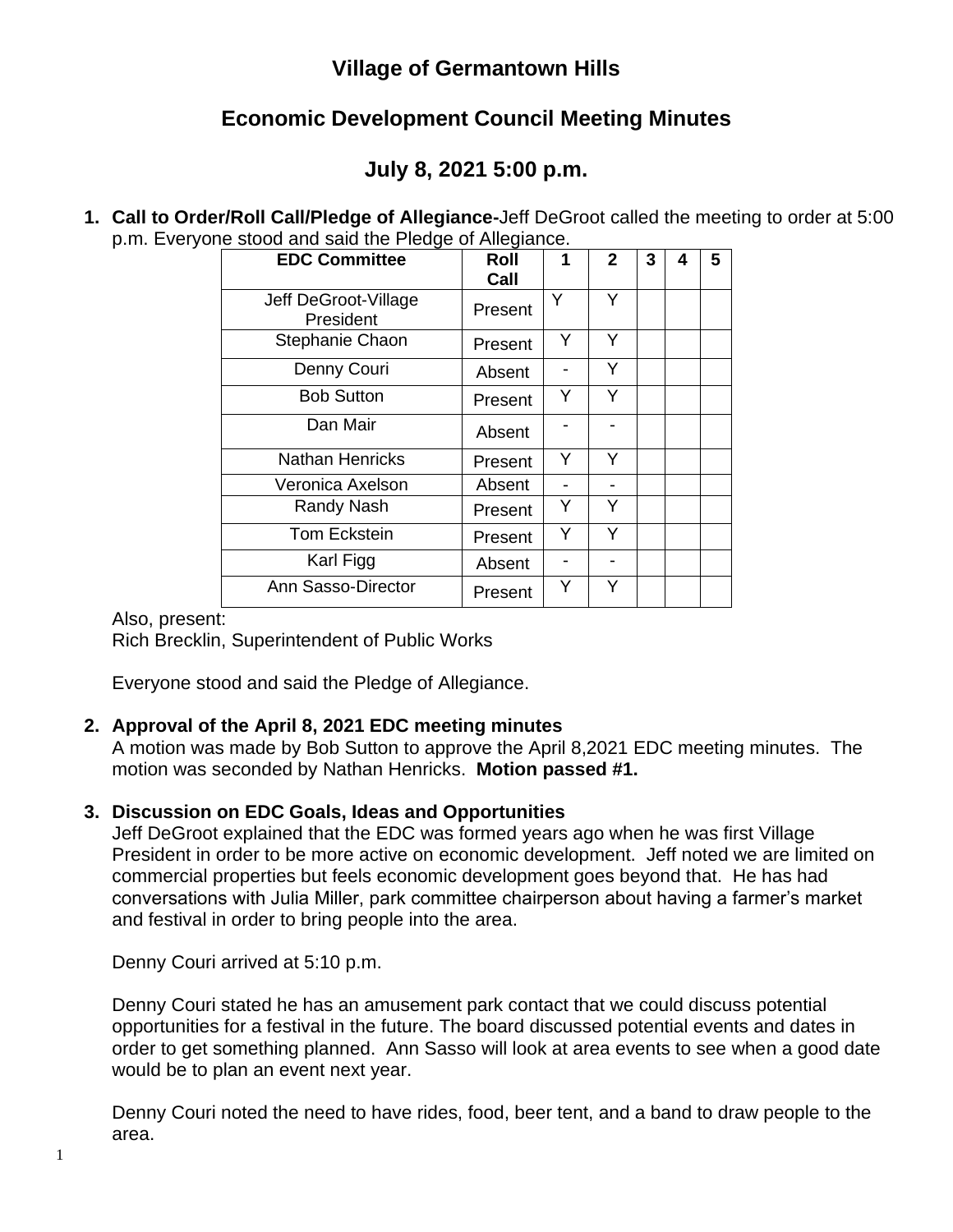Jeff DeGroot stated he would like to see a farmer's market that could include other vendors.

Stephanie Chaon stated she has a contact for a farmer's market that she will reach out to.

The committee agreed that it will take a lot of people so the EDC will want to coordinate with the park committee. Ann Sasso will let Julia Miller know.

#### **4. Germantown Crossing Discussion and Update**

Ann Sasso stated before COVID we were discussing the idea of changing out the Germantown Crossing panel sign in front of Ricky's. She was asking for guidance on whether or not to include all of the business names or just keep it Germantown Crossing but update the panel. Over a year ago when asked most of the businesses wanted the business names listed. Ann will check with the sign company.

Rich Brecklin updated the committee on the Veterans Park development. Rich noted there will be three monuments, benches, lighting, a flag pole, concrete, brick pavers and a sidewalk to connect the development to our other sidewalks. Rich noted the Village Board has approved the development so things are moving forward.

**5. EDC Chairman/Director/Village President Reports-**Jeff DeGroot noted the Village is working on getting a cell tower in the area to help with the signal.

Ann Sasso stated The Michael's Run for Life is scheduled for July 24<sup>th</sup>. Ann noted the village submitted an application for the Build Illinois Fund Grant in order to get \$50,000 reimbursement towards the Hannah Drive Road improvements. Ann noted she hasn't heard yet on the timing or requirements for the infrastructure funds that are supposed to be available. There's going to be some village hall improvements as a part of the Woodford County Revolving loan fund. Ann explained the Liquor Shoppe wants to put up decorative blinds on their windows. The code will allow it as an attached sign. The committee discussed.

### **6. Germantown Hills Chamber of Commerce update**

Ann Sasso noted there will be Chamber social on July 14<sup>th</sup> from 5-7:00 p.m. at Kouris.

- **7. School Updates and Upcoming Events**-Dan Mair was not in attendance.
- **8. Germantown Hills Library Update-**The library update was sent via email from Joel Shoemaker.

### **9. Business Round Table Updates**

Stephanie Chaon noted the new sign at Kouri's looks good. She stated Goodfield Bank will be doing a customer appreciation day on August 6<sup>th</sup> from 11-2:00 p.m.

Bob Sutton stated he had made a request to the Village if there are infrastructure funds available to consider assisting the water company with three projects that are needed totaling \$53,000. The Village hasn't received information on the timing or requirements on how the funds can be used.

Randy Nash stated he didn't renew his term on the fire district board but is still on the ZBA.